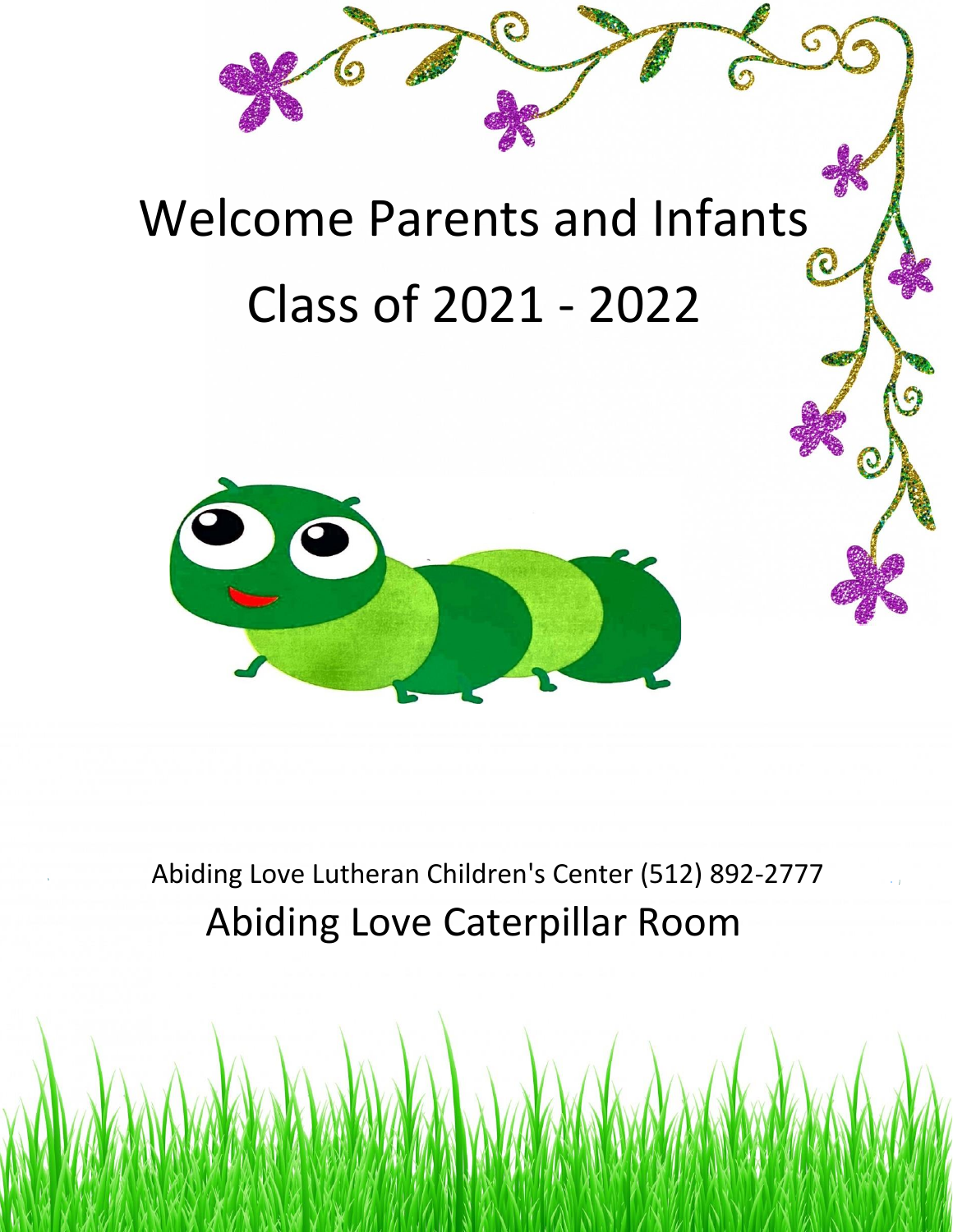#### Dear Parents,

We are looking forward to a fun filled year full of growth and development! Our main goal is to keep your child safe and happy. We do lesson planning each month that touches on all age-appropriate areas that stimulate the physical, cognitive, and emotional needs of your child. We strive to keep consistency in the infant room with staff and routines. We keep all lines of communication open between teachers and parents.

Our philosophy in the infant room is to keep the babies out of objects like swings, bouncers, etc. and have a lot of floor time instead. We understand how important floor time is for infants because it allows them to move around freely, exercise their muscles, and practice skills that lead to rolling, sitting up, crawling, and walking! We also explore an abundance of textures, make a lot of messes through art and sensory play, do a lot of activities that help develop their fine motor skills and gross motor skills, and we help them become more independent as they grow older.

We genuinely believe that all families, as well as infants, are different and have different needs. We look forward to getting to know your family and meeting the needs that you and your child have. If you have any questions or concerns, please feel free to address them with me communication is key to your child's success and to a good parent/teacher relationship. My email is lexikrieseallc@qmail.com

The Caterpillar staff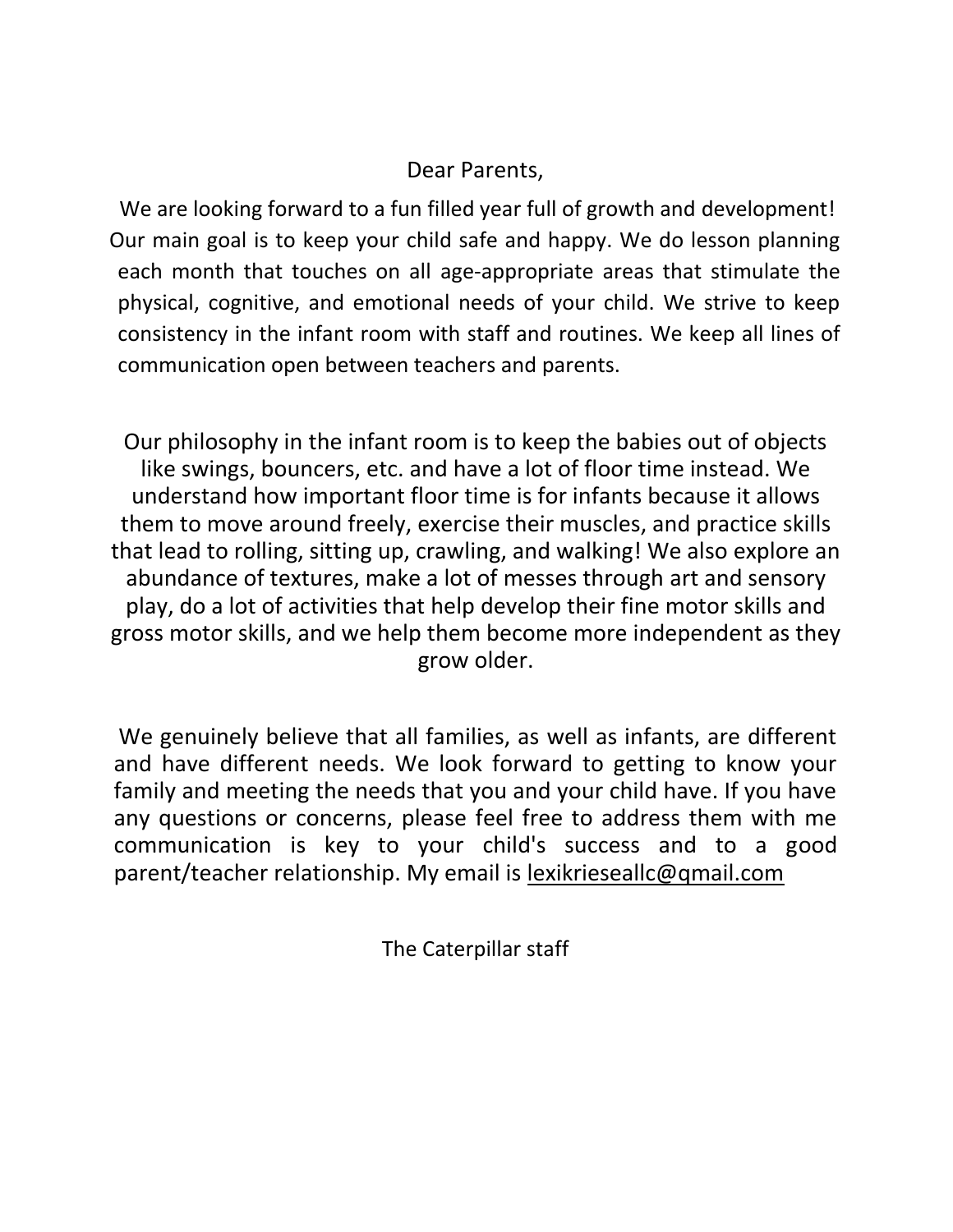# What to Bring to School

- 1. Fill out Feeding Schedule and All About Me questionnaire. (Bring it to open house or to class on the first day of school.)
- 2. Bring 3—4 Prefilled bottles (depending on how much your child eats), food, and snacks if they are eating. (Please feed your child before you bring them to class. Morning feedings set your infant's day. Please do not bring your infant due for a feeding.)
- 3. Small diaper bag with: Labeled pacifier, sleep sack, diapers, wipes, labeled diaper cream, and 4 extra outfits in a Ziplock bag.
- 4. We provide spoons, bibs, crib sheets, and love!

### **\*\*\*Label all bottles/caps and food containers\*\*\***

Please join our Facebook page: **Abiding Love Caterpillars**. I will post pictures, updates, and reminders!

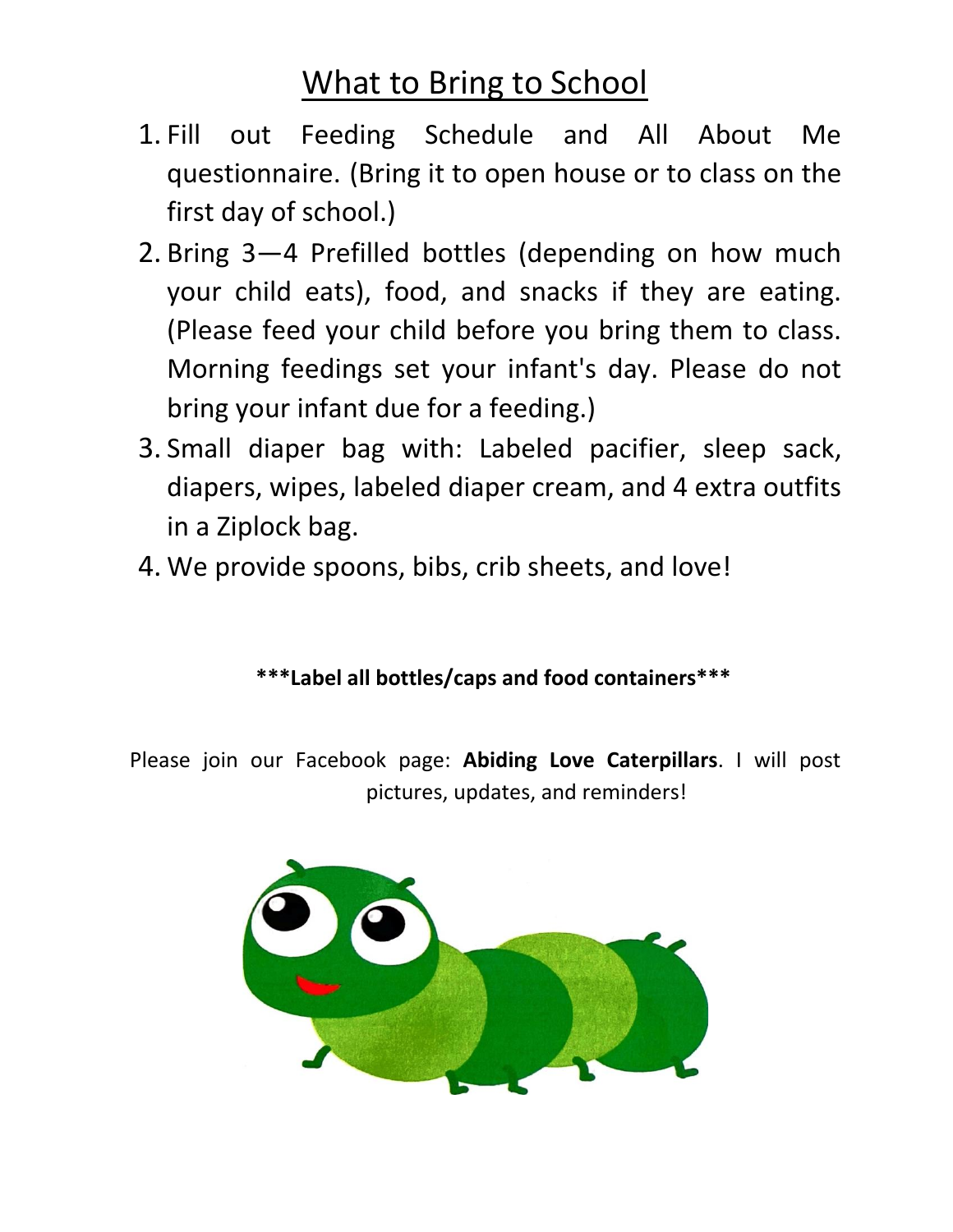# All About Me

| My Caterpillar:                                                                  |
|----------------------------------------------------------------------------------|
| Birthday:<br>If baby was born 3 or more weeks prematurely, # of weeks premature: |
| <b>Parent's Names:</b>                                                           |
| Occupations:                                                                     |
| <b>Sibling's and Ages:</b>                                                       |
| Allergies:                                                                       |
| Comforts:                                                                        |
| <b>Sleeping Habits:</b>                                                          |

Notes: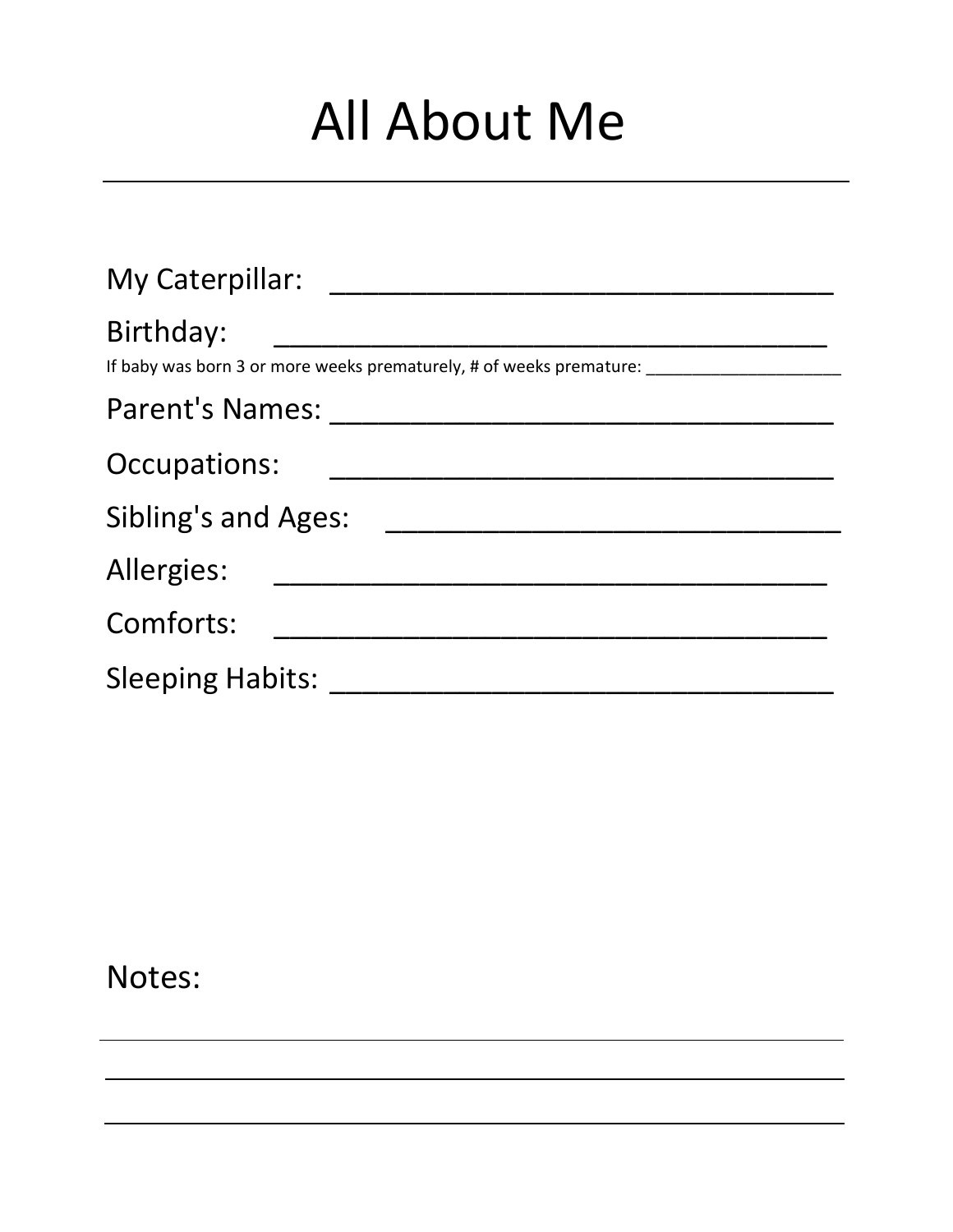## **Infant Feeding Schedule**

Month:

Child's Name:

| Does your child drink:                                                                                         |           |
|----------------------------------------------------------------------------------------------------------------|-----------|
| <b>Breast Milk/Formula</b>                                                                                     | Yes or No |
| Whole Milk and the contract of the contract of the contract of the contract of the contract of the contract of | Yes or No |
| Juice<br>ຳກວຽຍ ແລະ ໂ                                                                                           | Yes or No |
| Water                                                                                                          | Yes or No |
| Does your child use a bottle or a sippy cup?                                                                   |           |
| $($ If bottle, is it warmed?                                                                                   |           |
| Does your child eat:                                                                                           |           |
| Drout kreizh an roadeg ar<br>Cereal                                                                            | Yes or No |
| Baby food<br>a 60 - a 20 Gazet Cha                                                                             | Yes or No |
| Finger Food                                                                                                    | Yes or No |
| Does your child have food allergies?                                                                           | Yes or No |
| If so, please explain?                                                                                         |           |
|                                                                                                                |           |

 $\hat{r}$ 

Please give us a tentative feeding schedule for your child:

 $\overline{\mathcal{A}}$ 

and the control of the control of the

(Parent Signature)

(Date)

<u> 1989 - Johann Bernard, Amerikaansk politiker (d. 1988)</u>

 $\mathcal{L}_{\mathcal{L}}$ 

 $\bar{1}$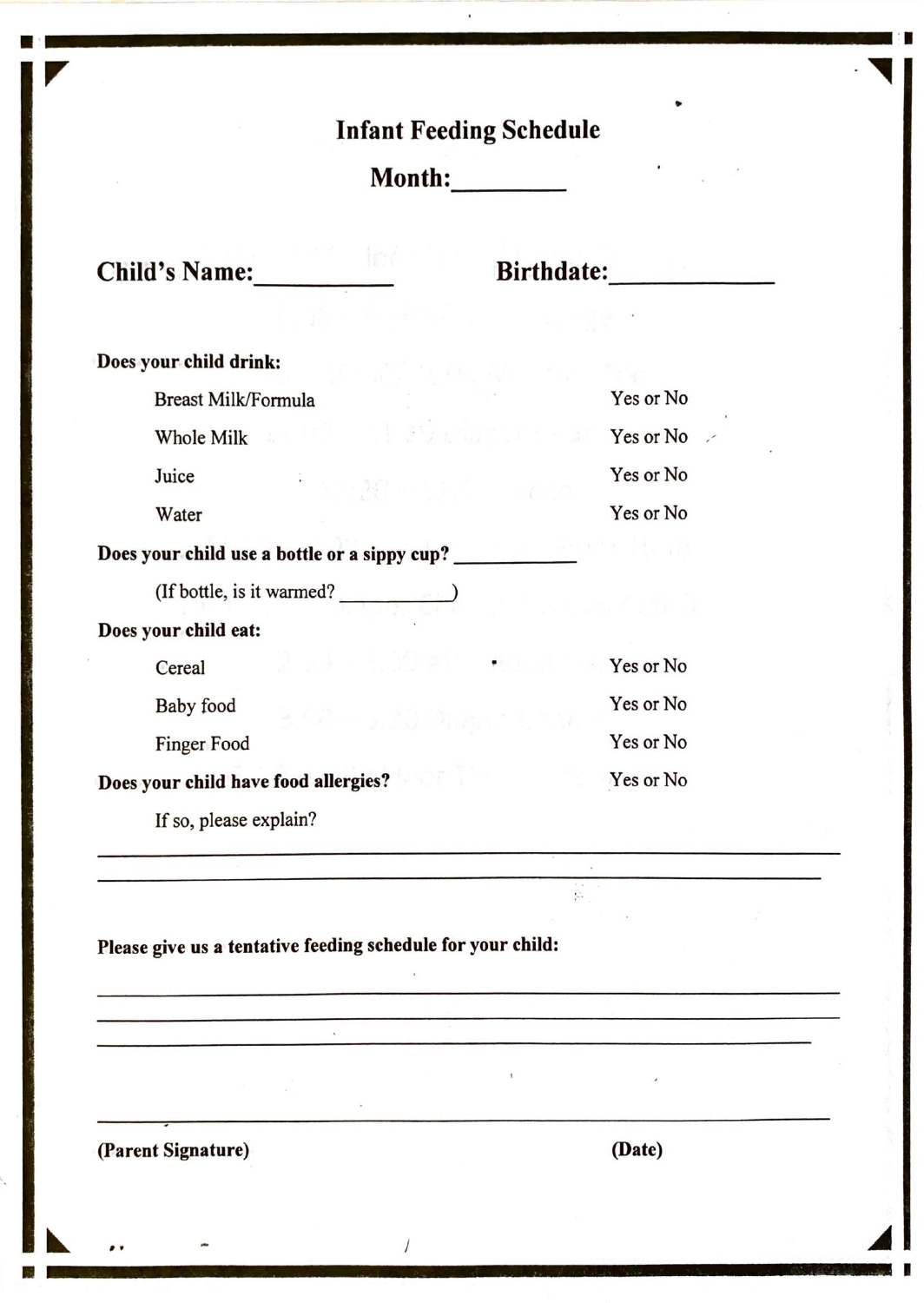## Fall Caterpillar Routine

7:00 — 9:00 Floor Time / Focus Activity 9:00 — 9:30 Diaper Change 9:30 – 10:30/11:00 Morning Nap 11:00 — 11:20 Diaper Change 11:20 - 11:50 Lunch 11:50 — 1:00 Outdoor Play/ Floor Time 1:00 — 2:00 Diaper Change / Focus Activity 2:00 — 3:00 Afternoon Nap 3:00 — 3:20 Diaper Change 3:20 — 6:00 Floor Time/Activities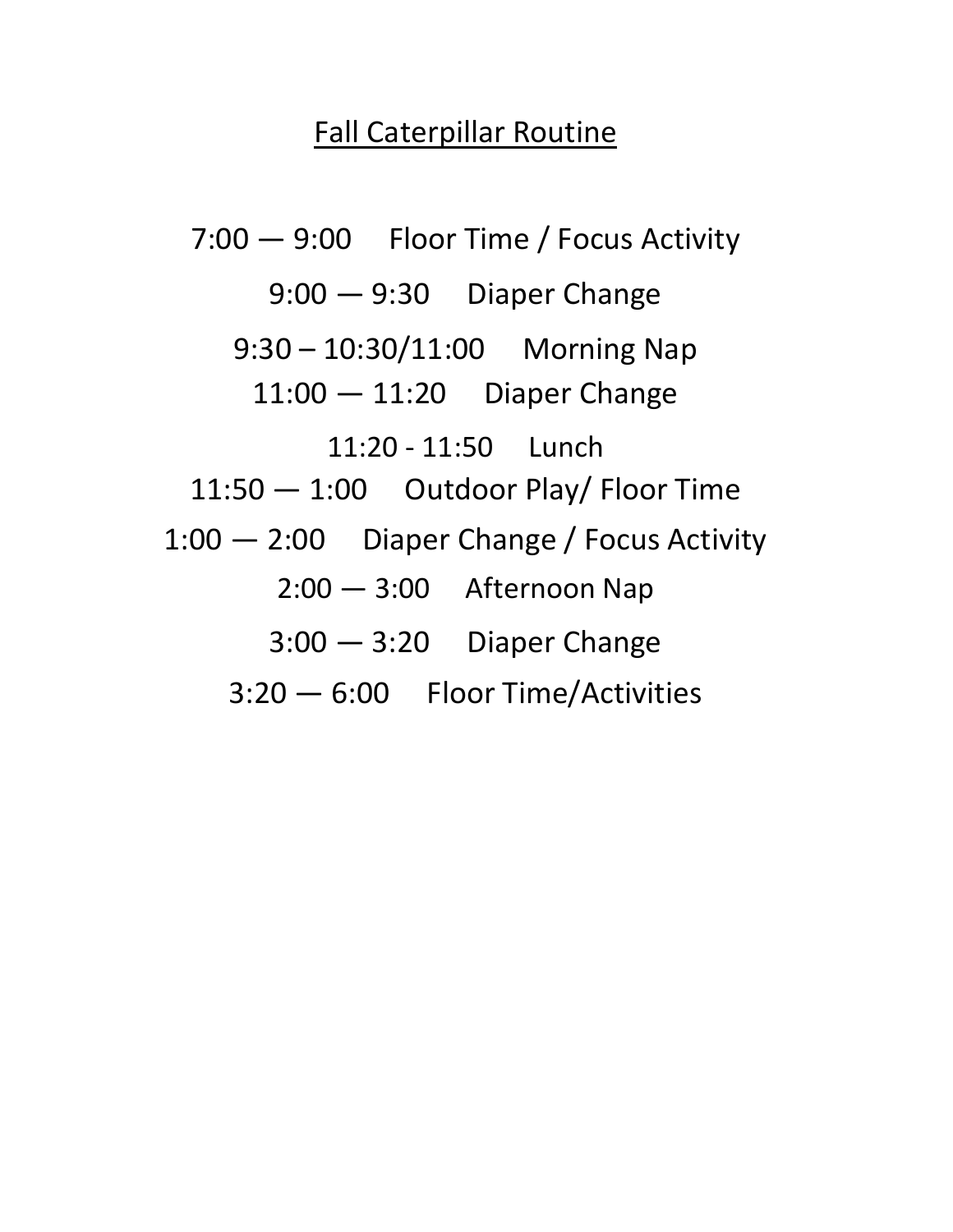## Spring Caterpillar Routine

7:00 - 9:00 Center Play / Focus Activity 9:00 - 9:30 Diaper Change 9:30 - 10:00 Snack 10:00 - 11:00 Outdoor Play 11:00 - 11:20 Diaper Change 11:20 - 12:00 Lunch 12:00 - 2:00 Nap 2:00 - 2:30 Diaper Change 2:30 - 3:00 Snack 3:00 - 4:00 Outdoor Play 4:00 - 4:20 Diaper Change 4:20 - 6:00 Center Play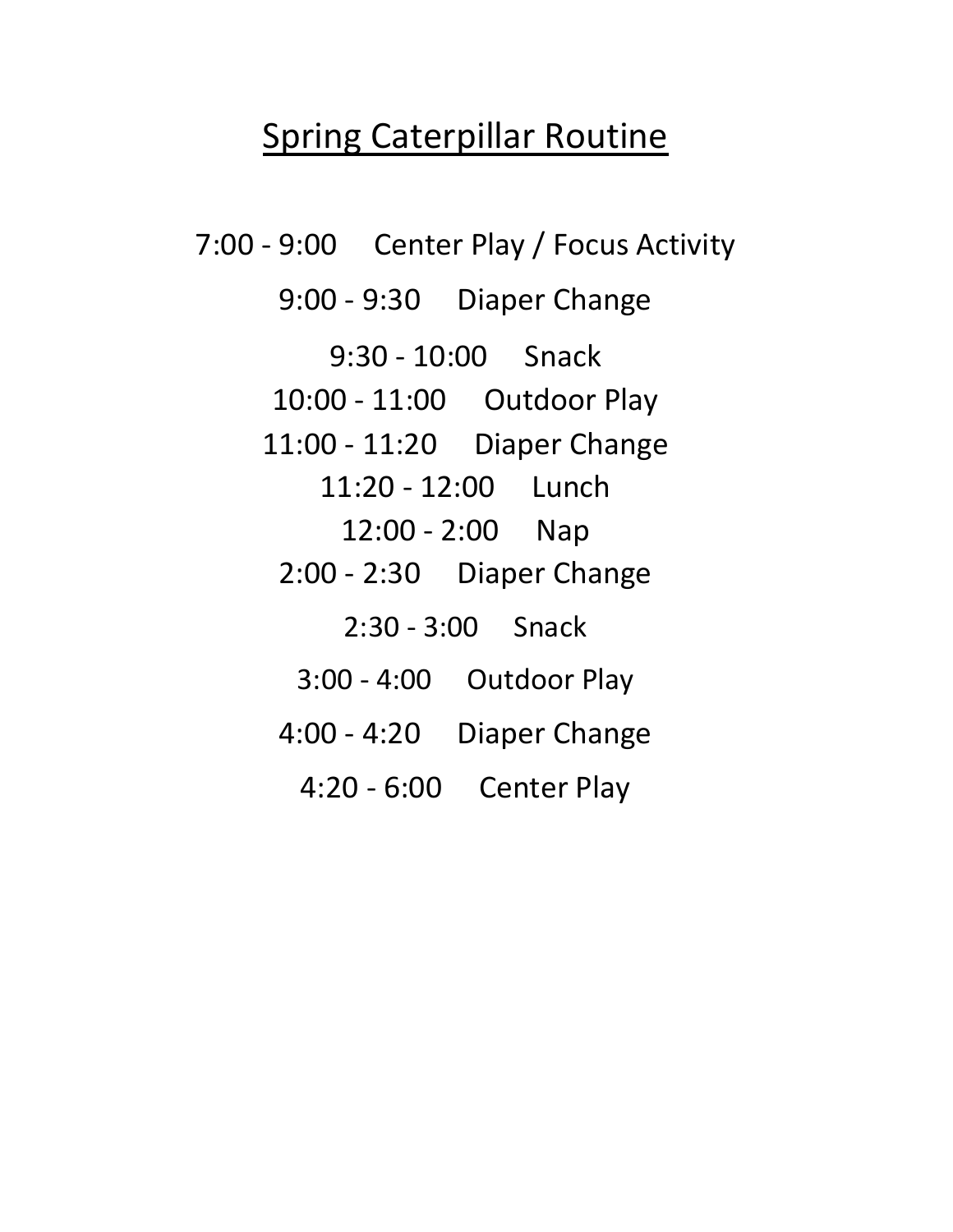#### Teacher Biographies



Lexi Kriese

I've been teaching at Abiding Love for 6.5 years; this is my 3rd year as lead teacher, and I absolutely love it! I enjoy working with all ages, but infants are by far my favorite. I love watching them learn and grow and helping them achieve milestones. I love messy sensory activities, so be prepared for a lot of cute, messy pictures of your little one!

I have a daughter and a son; My daughter is in the Moose class this school year (pre-k) and my son is a little Caterpillar as well! Being a mother has brought so much joy to my life and has helped improve my teaching skills, or rather being a teacher has improved my skills for motherhood I love traveling, photography, and making wonderful memories with my little family!

I know things are a little crazy this year due to COVID, but I will still try my hardest to form a wonderful parent/teacher relationship with you! I am so excited for this upcoming school year!



Wanda Mauldin

I have lived in Austin all my life. I have been married for 36 years and we have a 30-year-old son. I used to work at Abiding Love Lutheran Church on Sundays, then in 2005 1 started working at Abiding Love Children's Center. It has been a wonderful 16 years; I love working here! During my personal time, I am a volunteer docent at the Dr. Pound Historic Farmstead Museum in Dripping Springs, TX. I love spending my free time shopping with friends and sewing.